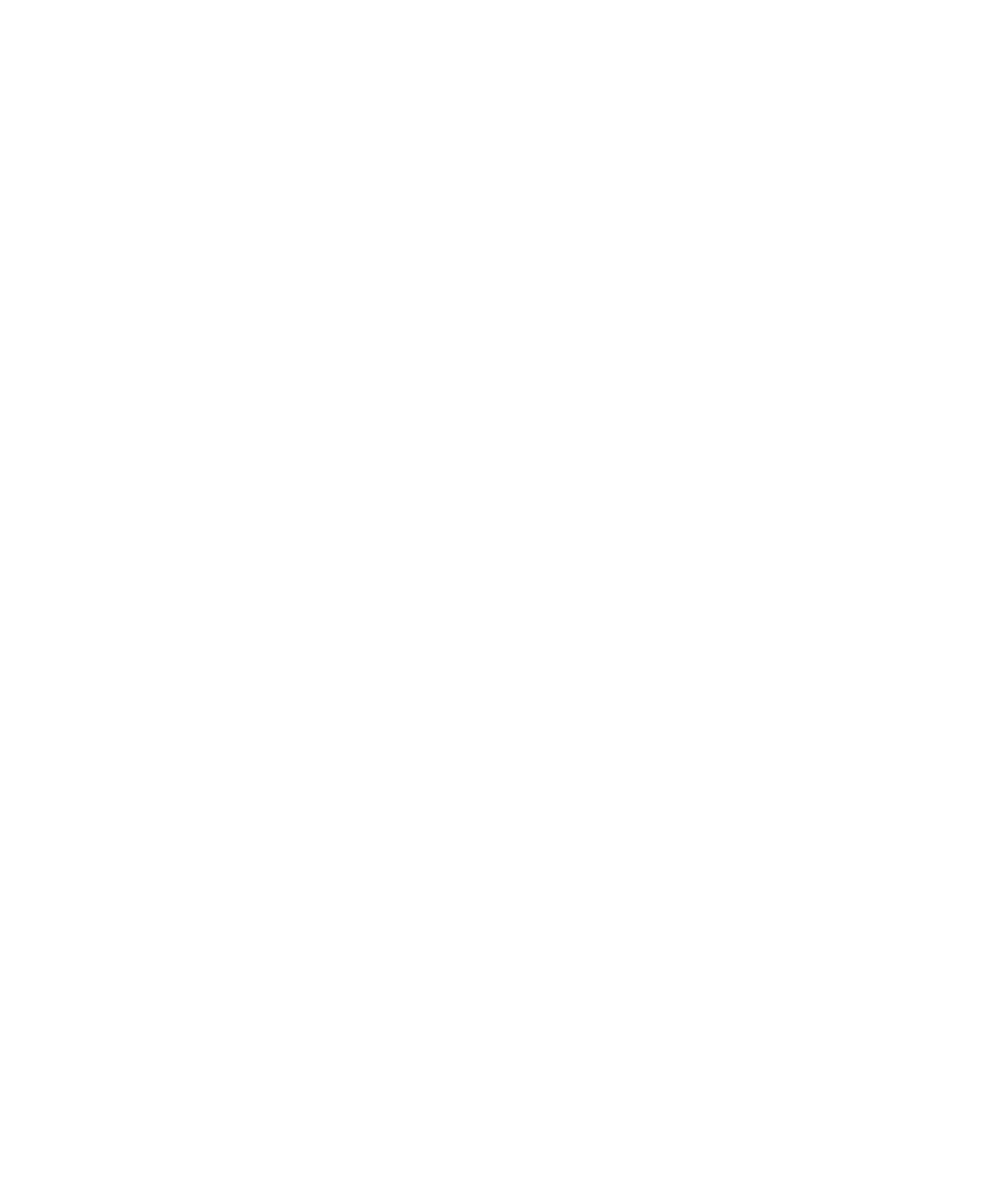# **ABOUT OUR CHURCH**

Good Shepherd Presbyterian Church is a Christian community committed to the proclamation of the gospel of Jesus Christ through both word and deed: through the preaching and teaching of the Bible and through the transformed lives of those who profess His name. We believe that the central message of the Bible is the person and work of Jesus Christ who is in all things pre-eminent. We are a congregation of the Presbyterian Church in America and are committed to the historic and reformed Christian faith.

# **TO OUR VISITORS**

We are thankful for your visit and warmly welcome you to the worship service today. Please don't hesitate to stick around after the service to meet us or get more information.

# **CHILDREN IN WORSHIP**

Children of all ages are welcome in worship! The following activities are also available for the children:

**Nursery** is available during the worship service for infants.

**Church's Wi-Fi:** GSPCA\_Valpo-5 glorify1901

# GOOD SHEPHERD PRESBYTERIAN CHURCH 1901 Evans Avenue Valparaiso, IN 46383 (219) 464-8435 [info@goodshepherdpca.net](mailto:info@goodshepherdpca.net) www.goodshepherdpca.net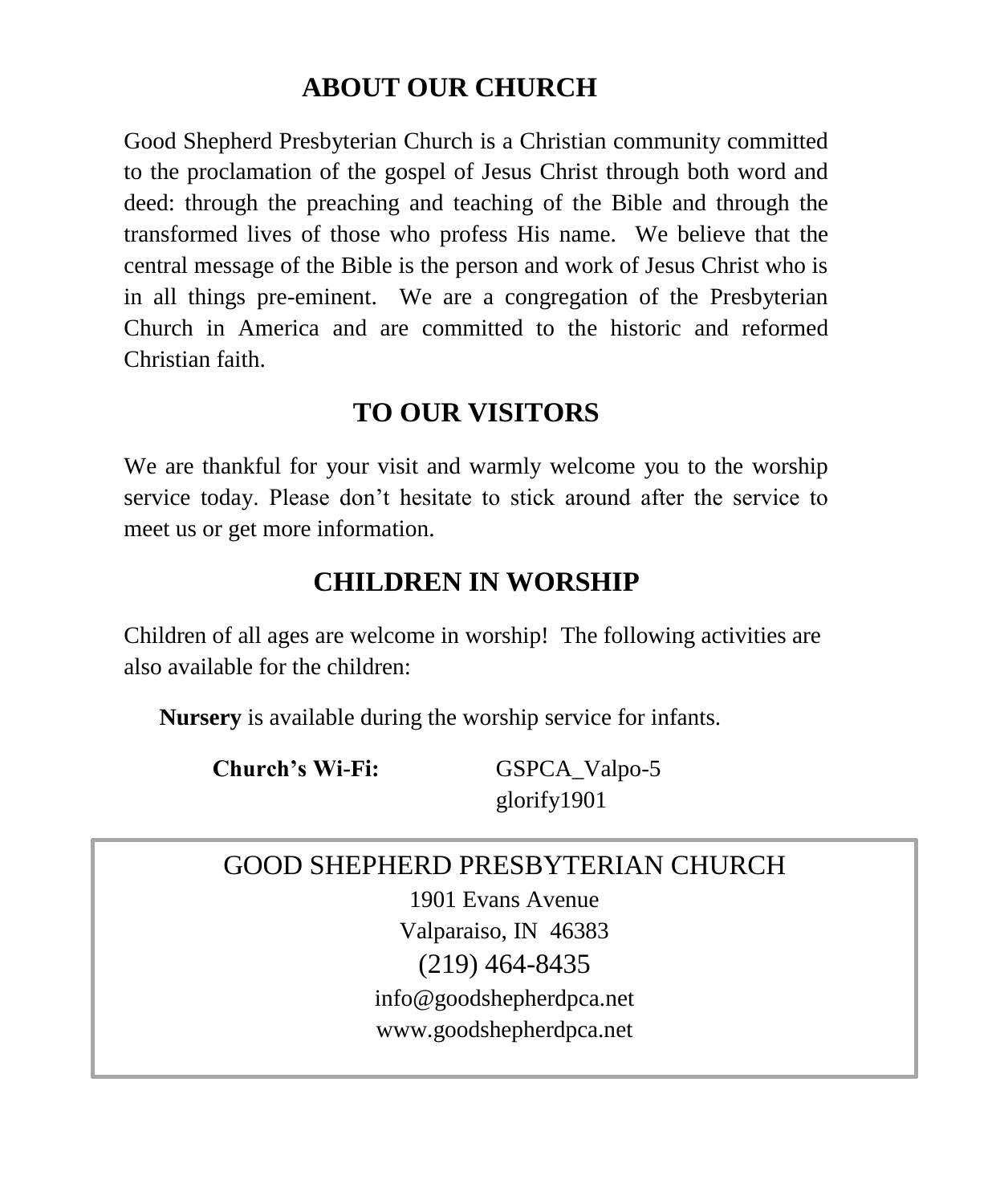## November 15, 2020

*This is the day that the LORD has made, let us rejoice and be glad in it.* Psalm 118:24

**Offering** Please put tithe in lock box at the back of sanctuary before the service begins.

**Prelude** *We Plow the Fields and Scatter My Shepherd Will Supply My Need O God, Beyond All Praising* arr. Keesecker

**Welcome and Announcements**

**\*Call to Worship** Psalm 35:1-3

**\*Hymn of Praise** *He Will Hold Me Fast* 

 $e_{\alpha}$  $\frac{1}{\text{will}}$ faith fail, Christ will hold When  $\bf{I}$ fear my me **Those** He saves are **His** de light. **Christ** will hold me will hold For life He bled and died. Christ my me P.  $\sigma$ fast: When the would  $\overline{pre}$ vail. He will hold me tempt  $-er$ fast; Pre - cious in **His** ho  $\overline{\phantom{a}}$ ly sight. He will hold  $_{\rm me}$ fast; fied. He will hold Just - ice has been sat  $\mathcal{L}$ is me ¢ d. ត fast. could hold.  $\mathbf{I}$ nev  $er$ keep my fast. He'll not let my soul be lost; His Him end less life. fast. Raised with  $f<sub>0</sub>$  $\overline{\mathbf{o}}$  $\bullet$  $\ddot{\mathbf{o}}$ Through life's fear path; oft en cold; - ful For my love is  $\sim$ Prom  $-$  is  $-$  es shall last. **Bought** by Him at such a cost. will hold He 'Till turned to sight, me fast our faith is ٨ ٠ ъ  $\frac{\sigma}{\text{fast}}$ He must hold  $m<sub>e</sub>$ will<br>He hold He fast. me When comes last! at ¢ He will hold me fast. He will hold me fast. For my Sa-vior loves me  $\bullet$ will He hold fast. SO. me

> © 2013 Getty Music Publishing; All rights reserved. Reprinted with permission under CCLI # 376630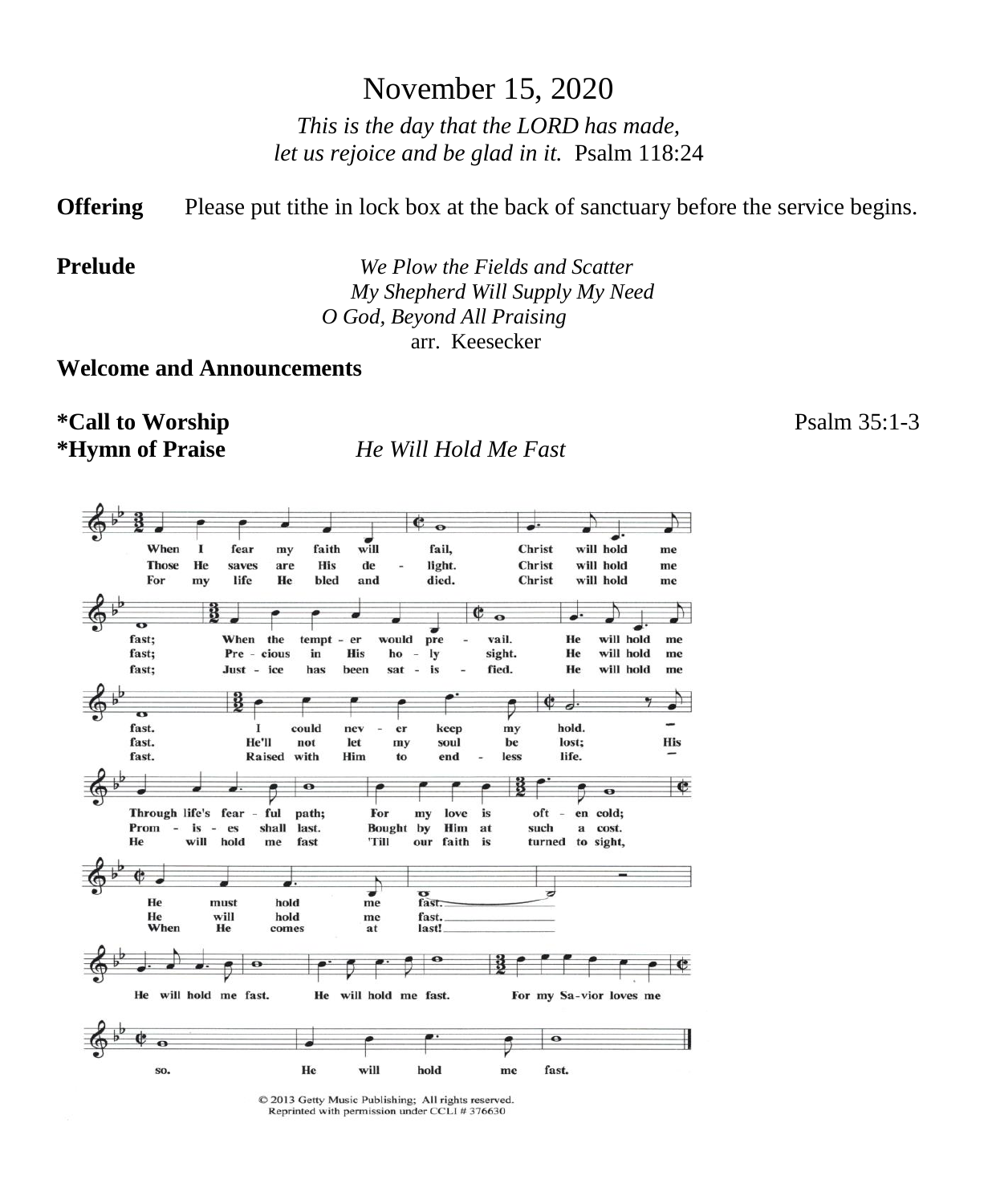#### **\*Prayer of Invocation**

#### **Scripture Reading Exodus 12:21-32**

#### **Prayer of Confession**

Our Gracious Heavenly Father, Help us to always be repentant of our sins. Wide is the way that leads to destruction, and it is far too easy to justify away our sins. Convict us of every wrong thought, word, and deed that we have committed this week, and humble us that we might learn from these mistakes. Send your Holy Spirit, we pray, with great power to each one of us that your work of redemption might take firmer hold in our hearts and in our minds. And help us to admit our sins to you and our sins to others. Help us to be forgiving when we've been sinned against and be merciful to us as we confess all our shortcomings to you. In Jesus name we pray, Amen.

#### Assurance of Pardoning Grace **Particle 120 and Psalm 35:27-28**

 $27$  May those who delight in my vindication shout for joy and gladness; may they always say, "The LORD be exalted, who delights in the well-being of his servant!"<sup>28</sup> My tongue shall speak of your righteousness and of your praises all the day long.

#### **\*Hymn of Thanksgiving** *Trinity Psalter*

*Tune: When I Survey the Wondrous Cross*

*Psalm 35* <sup>1</sup> Plead, LORD, against contending Foes, And fight with them who Fight with me. <sup>2</sup> Take hold of buckler and Of shield; Rise up and my defender be. <sup>3</sup> Draw out the spear and stop The way Against the men pursuing me; And to my soul in mercy say,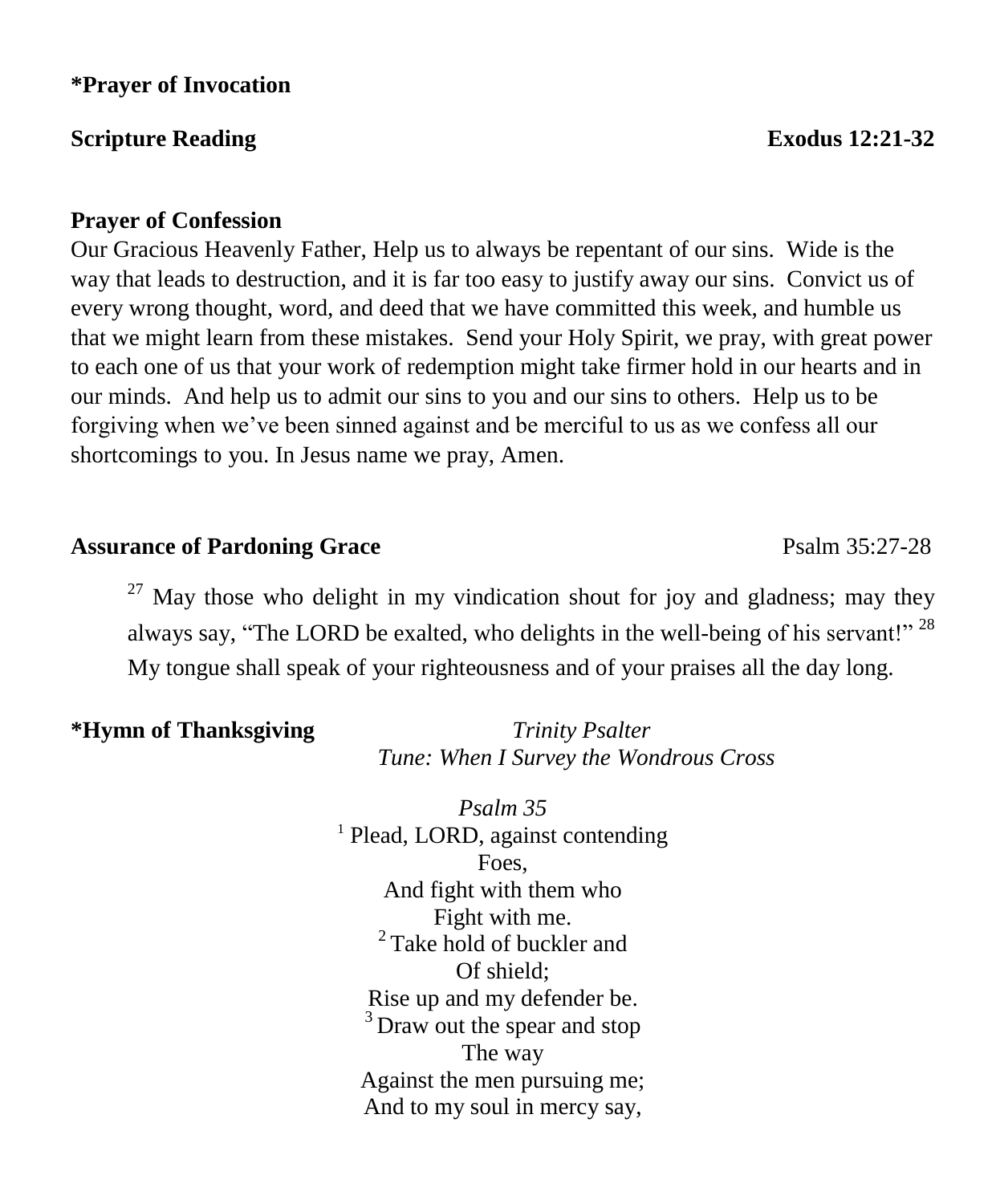"I am salvation unto thee."

<sup>26</sup> Let them be shamed and Humbled all Who joy at my calamity; Let them be clothed with shame, Disgrace, Who magnify themselves o'er me.  $27$  But let them shout and Loud rejoice Who long to see me justified; And let them say with Ceaseless voice, "The LORD be ever magnified!

Because He loves His Servant's peace!" 28 And thus my tongue will meditate Upon thy perfect righteousness, And all the day Thy praise relate.

#### **Westminster Shorter Catechism 94-95**

Q. 94 What is baptism?

- **A. Baptism is a sacrament, wherein the washing with water in the name of the Father, and of the Son, and of the Holy Ghost, doth signify and seal our ingrafting into Christ, and partaking of the benefits of the covenant of grace, and our engagement to be the Lord's.**
- Q. 95 To whom is baptism to be administered?
- **A. Baptism is not to be administered to any that are out of the visible church, till they profess their faith in Christ, and obedience to him; but the infants of such as are members of the visible church are to be baptized.**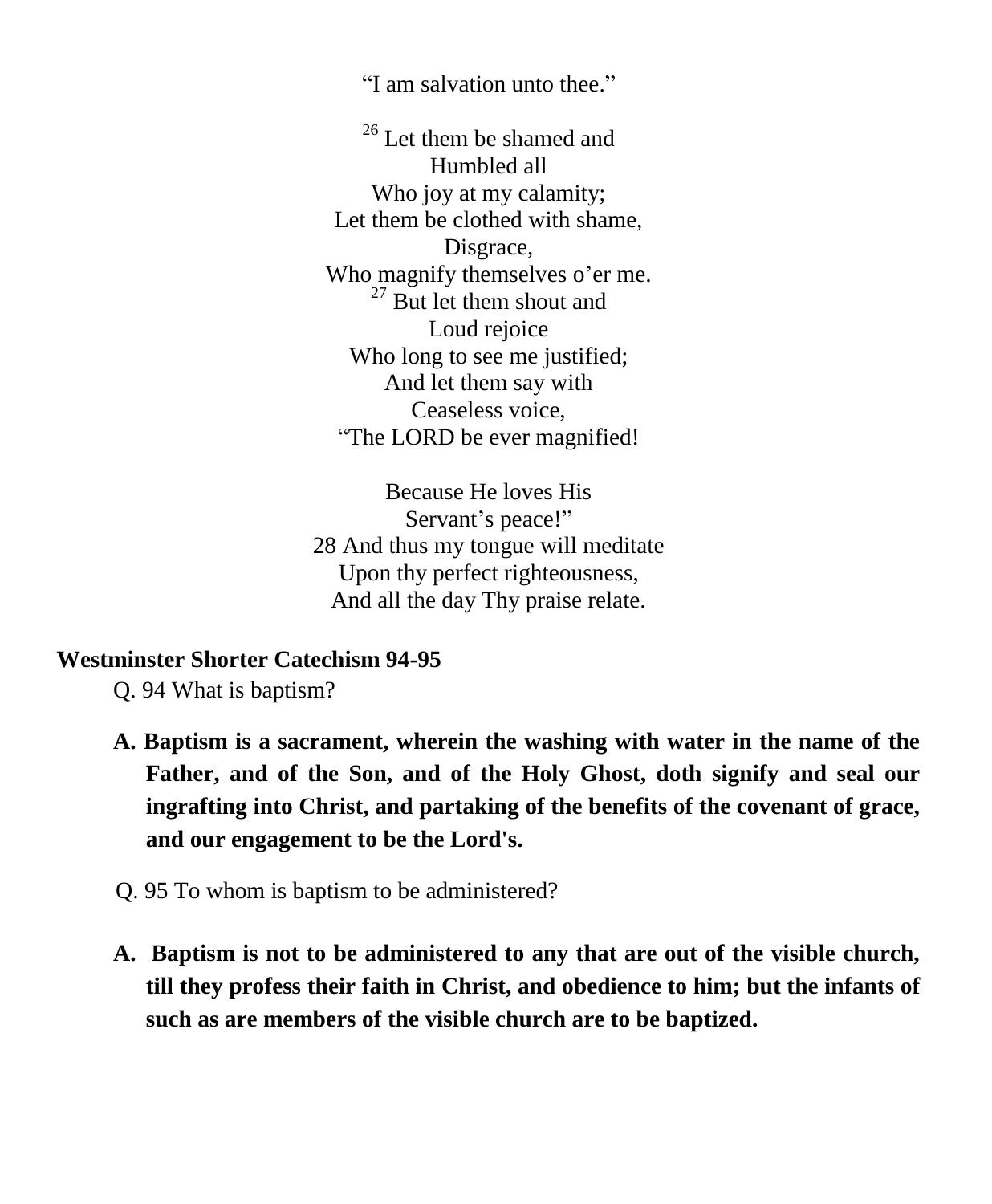The sands of time are sinking, the dawn of heaven breaks, the summer morn I've sighed for, the fair sweet morn awakes; dark, dark hath been the midnight, but dayspring is at hand, and glory, glory dwelleth in Emmanuel's land.

The King there in his beauty without a veil is seen; it were a well-spent journey though sev'n deaths lay between: the Lamb with his fair army doth on Mount Zion stand, and glory, glory dwelleth in Emmanuel's land.

O Christ, he is the fountain, the deep sweet well of love! The streams on earth I've tasted more deep I'll drink above: there to an ocean fullness his mercy doth expand, and glory, glory dwelleth in Emmanuel's land.

The bride eyes not her garment, but her dear bridegroom's face; I will not gaze at glory, but on my King of grace; not at the crown He gifteth, but on his pierced hand: the Lamb is all the glory of Emmanuel's land.

**Sermon Sending and Going Sending 20.1-20** 

#### **Outline**

- 1. The Mission
- 2. The Means
- 3. The Message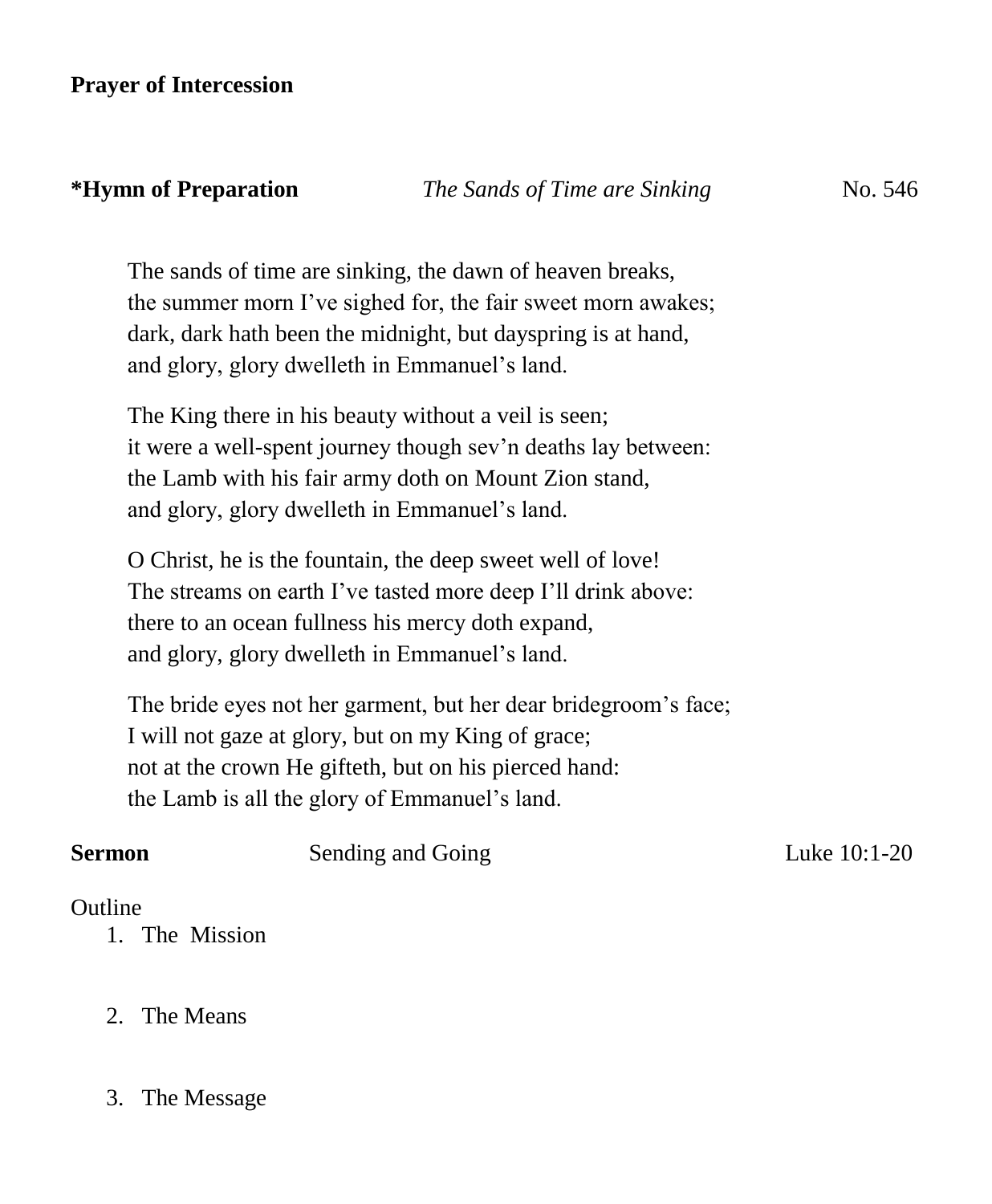4. The Outcome

Questions:

- 1. What does Luke 10:1 tell us about accountability in the Christian life? What problems/dangers might arise from being lax in our accountability? How can you implement more accountability in your life?
- 2. Why is the preached Word so important? What effects does it have, both positive and negative?
- 3. What does Jesus mean in v. 11 when he says that "the Kingdom of God has come near (ESV)"?
- 4. What does Jesus mean in v. 18 when he says "I saw Satan fall like lightning from heaven"? What implications does this have for how we live our lives now?

**\*Hymn of Response** *O Church Arise*

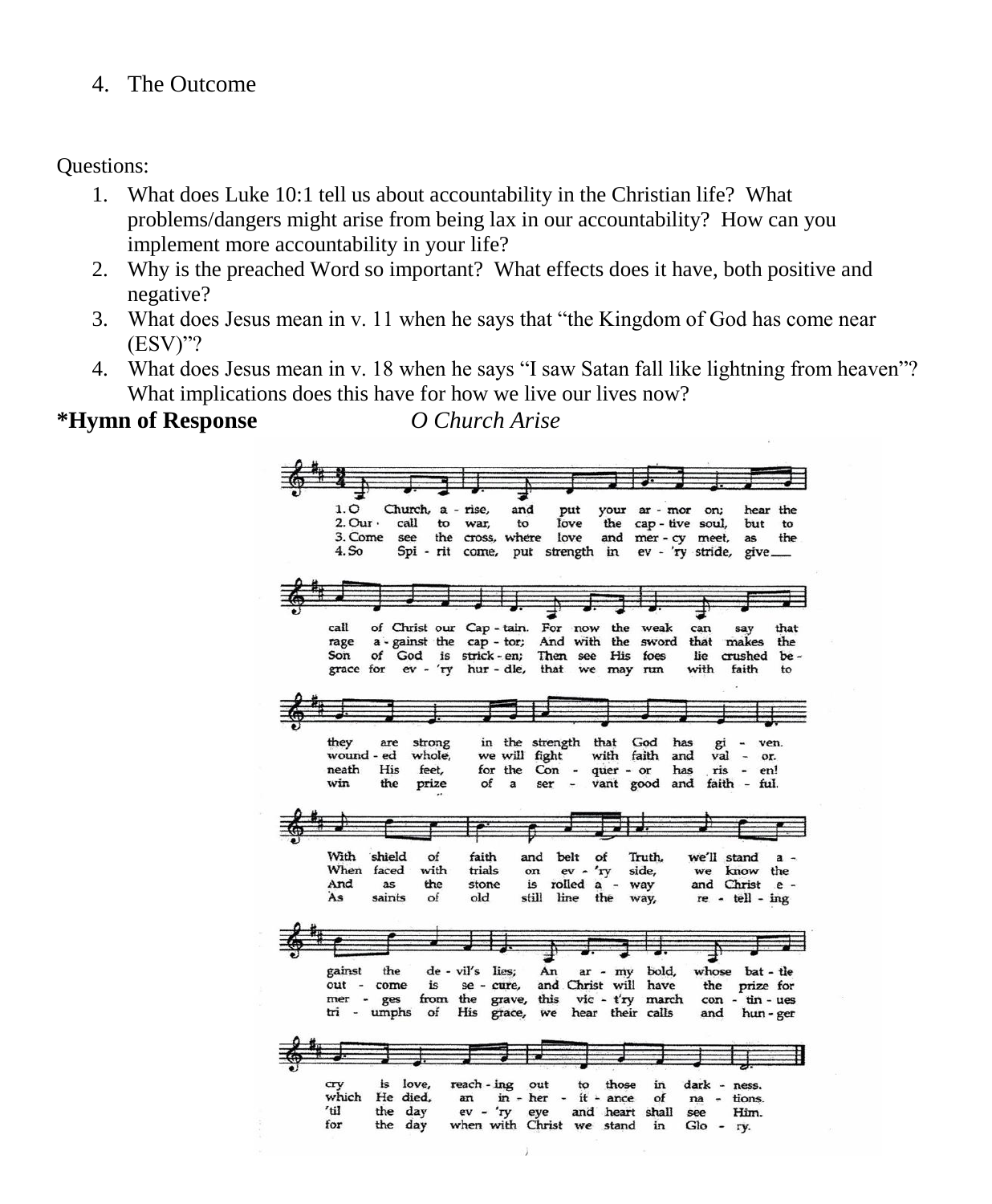### **\*Benediction**

### **\*Gloria Patri** No. 735

Glory be to the Father, and to the Son, and to the Holy Ghost; as it was in the beginning, is now, and ever shall be, world without end. Amen, amen.

| *Postlude                                                | For the Beauty of the Earth | arr. DeCou                           |  |  |  |
|----------------------------------------------------------|-----------------------------|--------------------------------------|--|--|--|
| * Congregation: Please stand as able.<br>* * * * * * * * |                             |                                      |  |  |  |
| Keyboard<br><b>Intercessory Prayer</b>                   |                             | Sandy Schoon<br><b>Bruce Hrivnak</b> |  |  |  |

#### **Weekly Calendar**

| <b>DATE</b>      | TIME              | EVENT                          |
|------------------|-------------------|--------------------------------|
| <b>SUN 11/15</b> | 9:00 AM           | <b>Opening Exercises</b>       |
|                  | $9:15$ AM         | <b>Sunday School</b>           |
|                  | 10:30 AM          | <b>Worship Service</b>         |
|                  |                   | (available YouTube & Facebook) |
| <b>TUE 11/17</b> |                   |                                |
|                  | $6:00 \text{ PM}$ | <b>Women's Bible Study</b>     |
| <b>SUN 11/22</b> | 9:00 AM           | <b>Opening Exercises</b>       |
|                  | $9:15 \text{ AM}$ | <b>Sunday School</b>           |
|                  | 10:30 AM          | <b>Worship Service</b>         |
|                  |                   | (available YouTube & Facebook) |